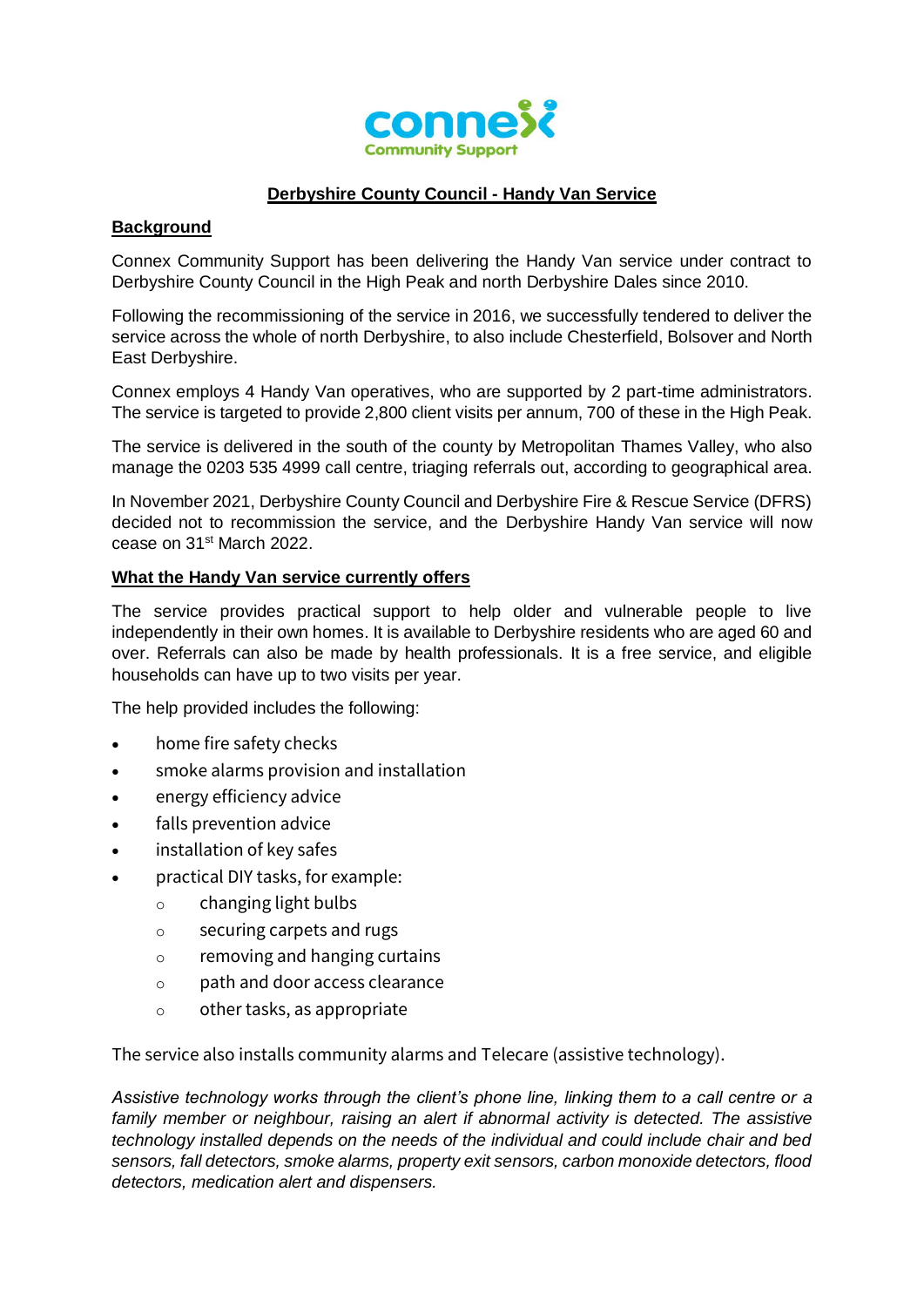### **Service performance – April 2020 to January 2022**

The Connex Handy Van team continued to deliver the service throughout the Covid pandemic, using PPE, sanitising measures and social distancing to help protect staff and clients. Over this period no additional support was available from DFRS, as their staff were not carrying out home visits.

During periods of full lockdown, the service focussed on urgent calls. This included installing key safes to facilitate hospital discharges, and enabling access to properties for social care and health professionals.

The operatives also installed, maintained and removed telecare, installed smoke alarms where none were present, and attended to pipping or faulty smoke alarms. They provided essential practical assistance where the client would have been at risk without that help. To reduce the risk of infection, we kept client practical support visits to 15 mins, or where the task would take longer, asked that the client stayed in a separate room to the operative.

Many service users told us that apart from care workers, nobody else was visiting them at home. We always receive very positive feedback from those who access the service, but never more so than through the Covid period. Clients told us that they found the service to be a much-needed lifeline and a great reassurance.

Once the vaccine rollout commenced we were able to return to a more normal service offer, and service demand has remained consistently high.

#### **April 2020 – March 2021**

| <b>High Peak total client visits</b>                         | 600   |
|--------------------------------------------------------------|-------|
| Safe & Well checks                                           | 321   |
| Telecare/Assistive Technology                                | 180   |
| Key safes (install and repair)                               | 61    |
| <b>Practical Support</b>                                     | 38    |
| <b>Total client visits completed across North Derbyshire</b> | 2,787 |
| DCC annual contract target visits                            | 2,800 |
| April 2021 - Jan 2022 (10 months)                            |       |
| <b>High Peak total client visits</b>                         | 522   |
| Safe & Well checks                                           | 259   |
| Telecare/Assistive Technology                                | 153   |
| Key safes (install and repair)                               | 60    |
| <b>Practical Support</b>                                     | 50    |
| Total client visits completed across North Derbyshire        | 2,310 |
| DCC contract target visits for the 10-month period           | 2,333 |

These would be impressive results in normal times, but given that they include periods when the country was in lockdown, they are exceptional.

Key referrers to the service over the above periods were Social Workers, hospital discharge teams, Occupational Therapists, DFRS, Police, Social Prescribing teams, the Home from Hospital service, East Midlands Ambulance Service, distanced family members and selfreferrals.

The Handy Van team have a trained eye for spotting potential risks that could escalate to a more serious incident. These could include fall and trip hazards, the need for mobility support and adaptations, poor home environment, financial hardship, fuel poverty, hoarded properties and instances of neglect, self-harm or abuse. Where the need for further support is identified, the Handy Van team will signpost the client to other services and sources of support.